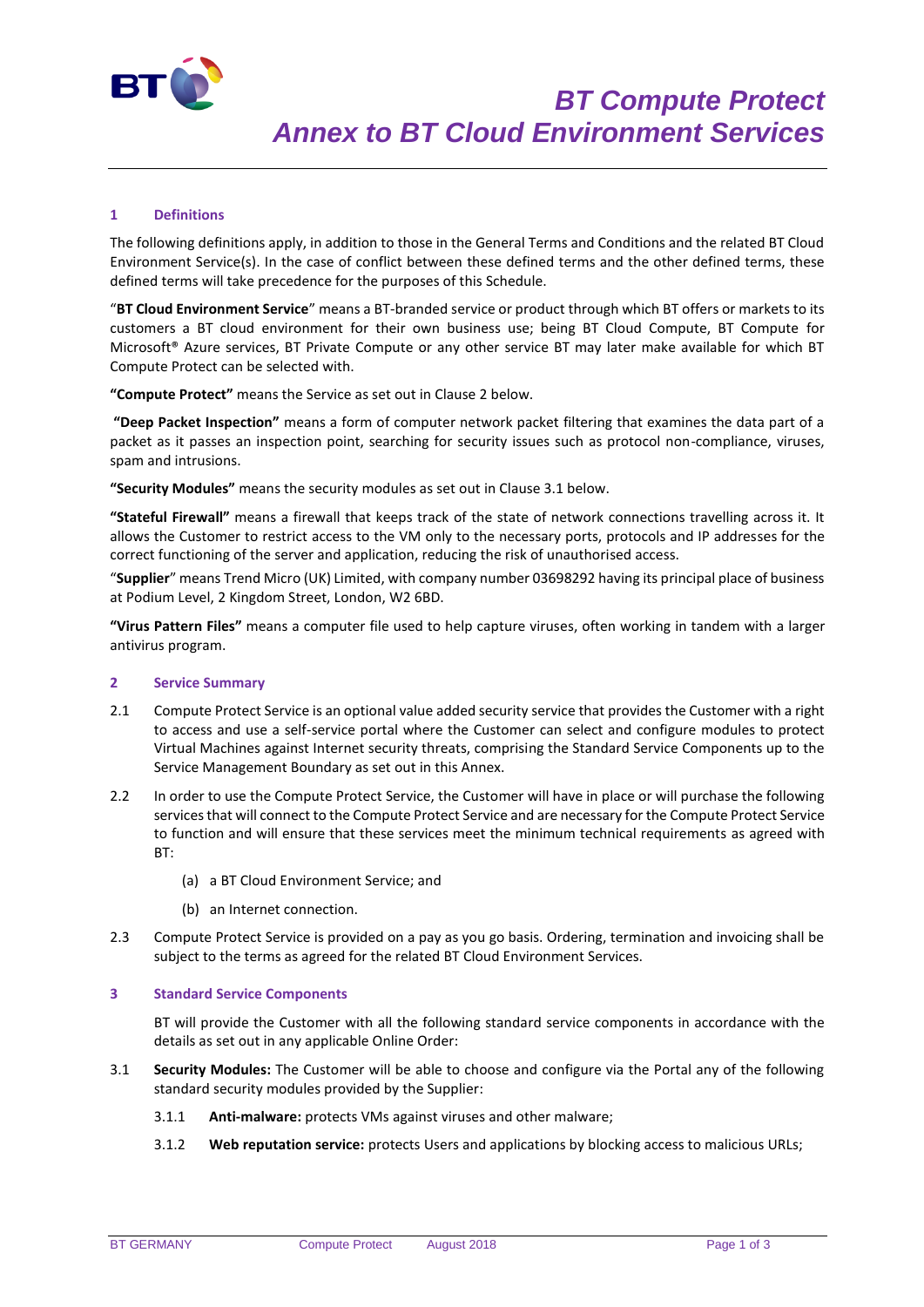

- 3.1.3 **File and system integrity monitoring for compliance:** helps to detect unauthorised, unexpected and suspicious changes to files, directories, registry keys and values;
- 3.1.4 **Intrusion detection and protection:** enables Deep Packet Inspection to provide protection against the exploitation of network security vulnerabilities;
- 3.1.5 **Stateful Firewall:** allows the Customer to restrict access to the VM only to the necessary ports, protocols and IP addresses for the correct functioning of the server and application, reducing the risk of unauthorised access; and
- 3.1.6 **Log inspection:** enables the Customer to identify and report important security events.
- 3.2 **Information and Reports:** BT will provide the Customer, via the Portal, with access to security monitoring information and reports depending on the modules that the Customer has selected in the Order.
- 3.3 **Updates:** BT will provide the Customer, via the Portal, with continuous and automatic updating of Virus Pattern Files to protect against Internet security threats.

## **4 BT Obligations and Service Management Boundary**

In addition to any other BT obligations as set out in the Agreement;

- 4.1 BT's Service Management Boundary is limited to provide and manage the combination of above described Security Modules the Customer has chosen in any Online Order.
- 4.2 BT will have no responsibility for the Service outside the Service Management Boundary; more in particular:
	- (a) BT does not make any representations, whether express or implied, about whether the Compute Protect Service will operate in combination with any Customer Equipment or other equipment and software.
	- (b) given the nature and volume of malicious and unwanted electronic content, BT does not warrant that the Compute Protect Service is error free or will detect all security or malicious code threats or that use of the Compute Protect Service will keep the Customer's Network or computer systems free from all viruses or other malicious or unwanted content or safe from intrusions or other security breaches. Therefore BT's liability – as far as allowed under applicable law – is limited to put in place the appropriate diligence and means to detect and/or mitigate viruses, unwanted content, intrusions, malicious code or other security threats as set out in this Annex; without any commitment on the results. BT may however directly or through its Supplier, take reasonable steps to prevent any unauthorised access.
- 4.3 The Compute Protect Service is neither designed nor intended for use in:
	- (a) the design, construction, operation or maintenance of any nuclear facility;
	- (b) aircraft navigation, communications, or operating systems;
	- (c) air traffic control systems;
	- (d) operating life-support or life critical medical equipment; or
	- (e) any other equipment or systems in which the circumvention or failure of Compute Protect Service could lead or contribute to death, personal injury, or physical property or environmental damage.
- 4.4 BT disclaims and excludes any rights set out in the licence terms, as well as any express or implied warranty of fitness, for such uses.
- 4.5 BT's Supplier may:
	- (a) use uploaded data from the embedded software to improve its products and services;